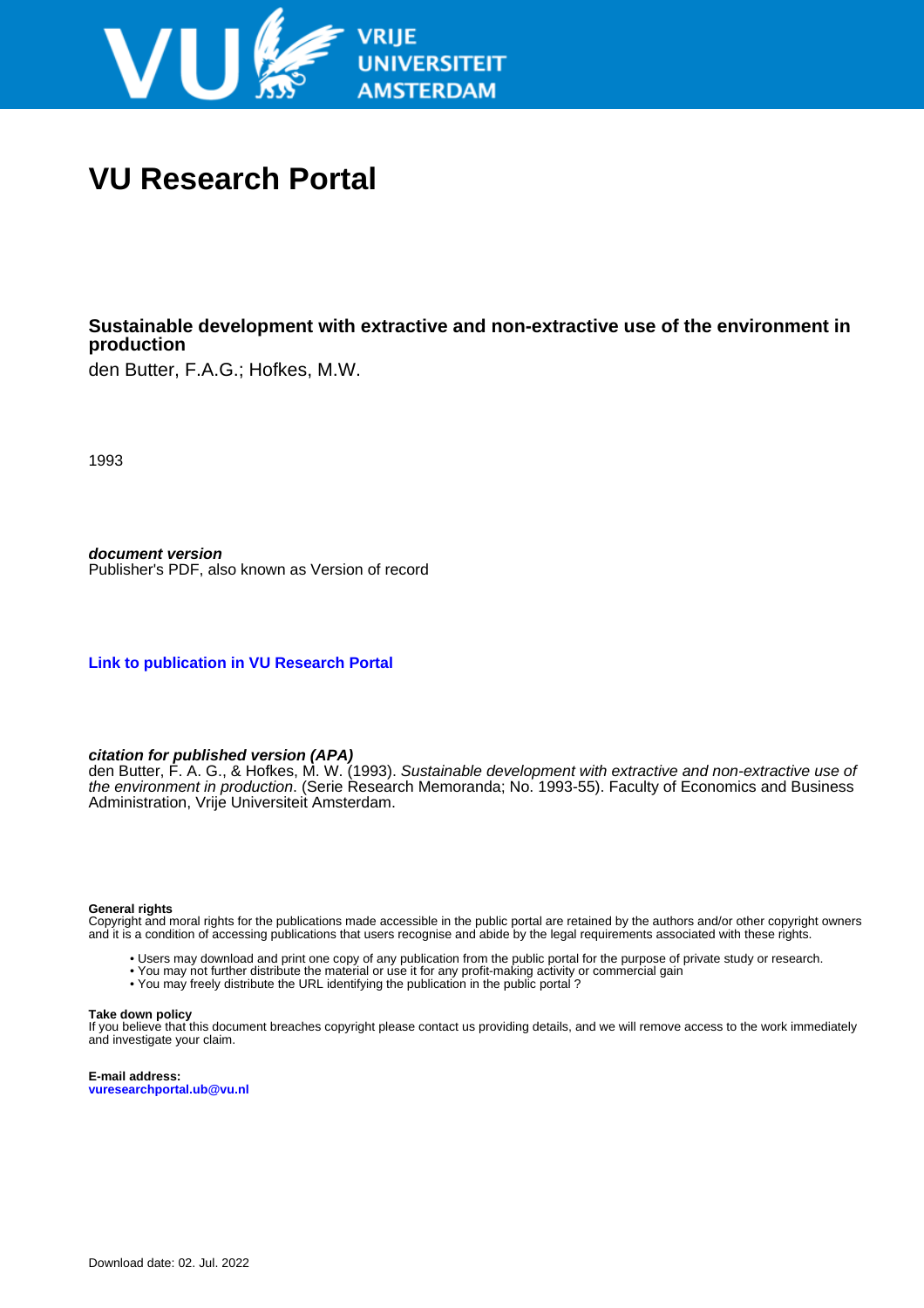$p^{0.73}$ ,  $p^{0.75}$ 

**ET** 

چي

Faculteit der Economische Wetenschappen en Econometrie

05348

# Serie research memoranda

## SUSTAINABLE DEVELOPMENT WITH EXTRACTIVE AND NON-EXTRACTIVE USE OF THE ENVIRONMENT IN PRODUCTION

F.A.C, den Butter M.W. Hofkes

Research Memorandum 1993-55 October 1993



 $|a|$   $|e|$   $r|$   $t$ 

applied labour economics research team



vrije Universiteit amsterdam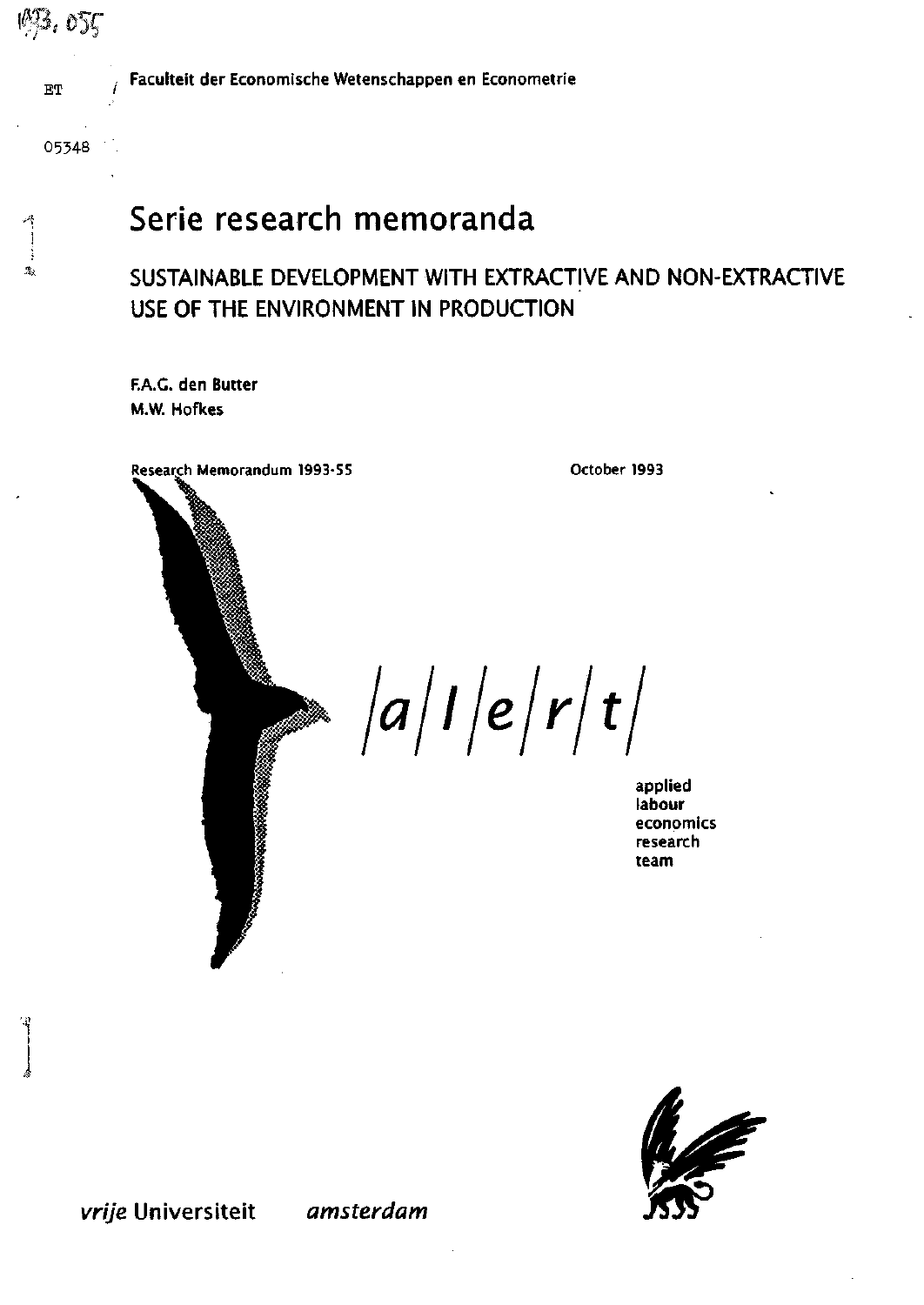

l,

۵

 $\hat{\mathbf{a}}$ 

.,

 $\ddot{\phantom{0}}$ 

 $\hat{\mathcal{A}}$ 

 $\hat{\mathcal{A}}$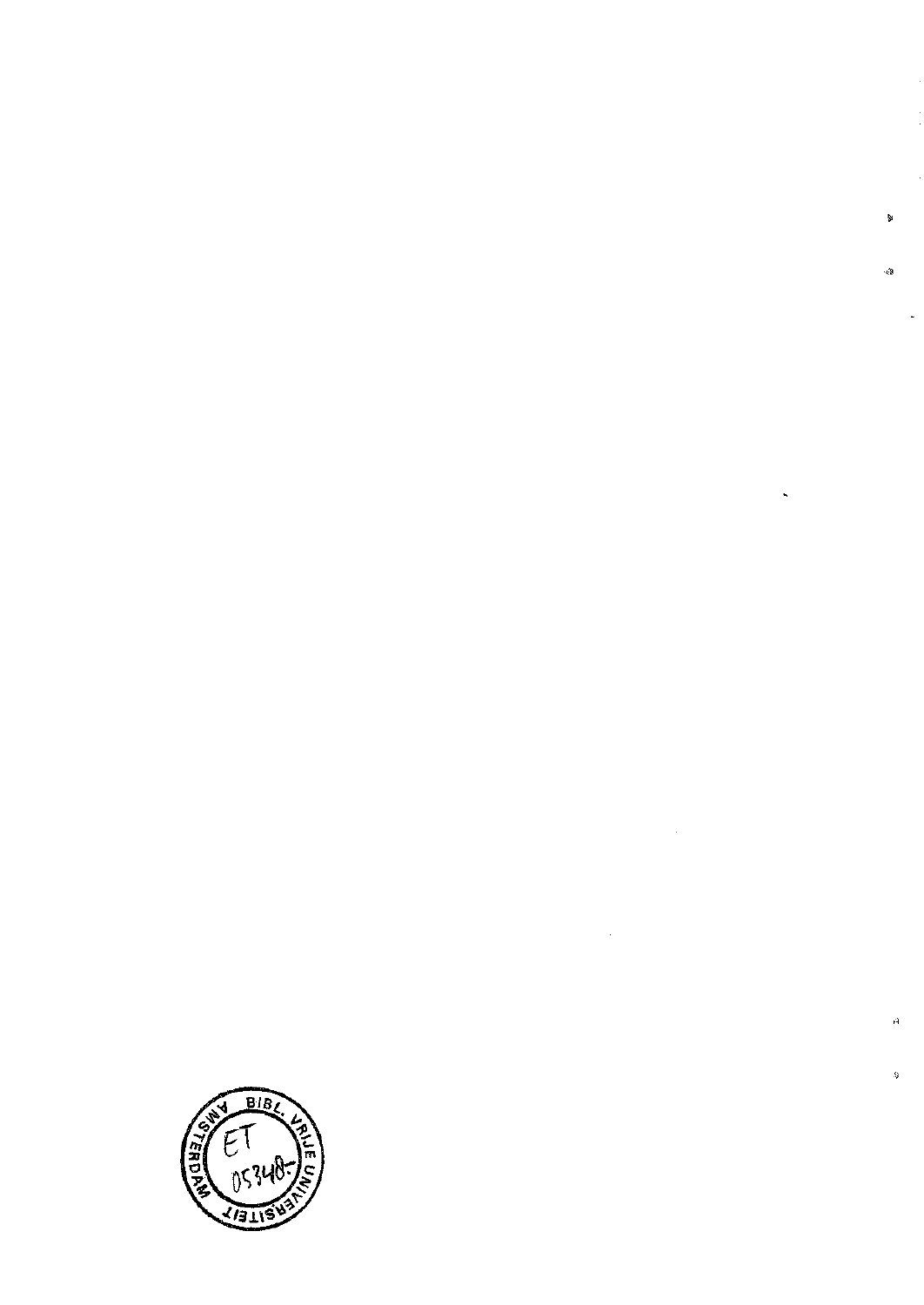# SUSTAINABLE DEVELOPMENT WITH EXTRACTIVE AND NON-EXTRACTWE USE OF THE ENVIRONMENT IN PRODUCTION

by

F.A.G. Den Butter and M.W. Hofkes<sup>"</sup>

#### **Abstract**

This paper considers an economy in which the environment plays a role both in welfare and production. An endogenous growth model, which allows for abatement activities, is formulated in order to study the impact of poUution on welfare and long-term growth. Conditions for optimal and balanced economie growth are discussed and a numerical example is given to provide some insight in the mechanisms at work in the model.

Vrije Universiteit, Department of Economics, Applied Labour Economics Research Team / Tinbergen Institute Amsterdam-Rotterdam. Correspondence to: Vrije Universiteit, Department of Economics, De Boelelaan 1105, 1081 HV Amsterdam, The Netherlands.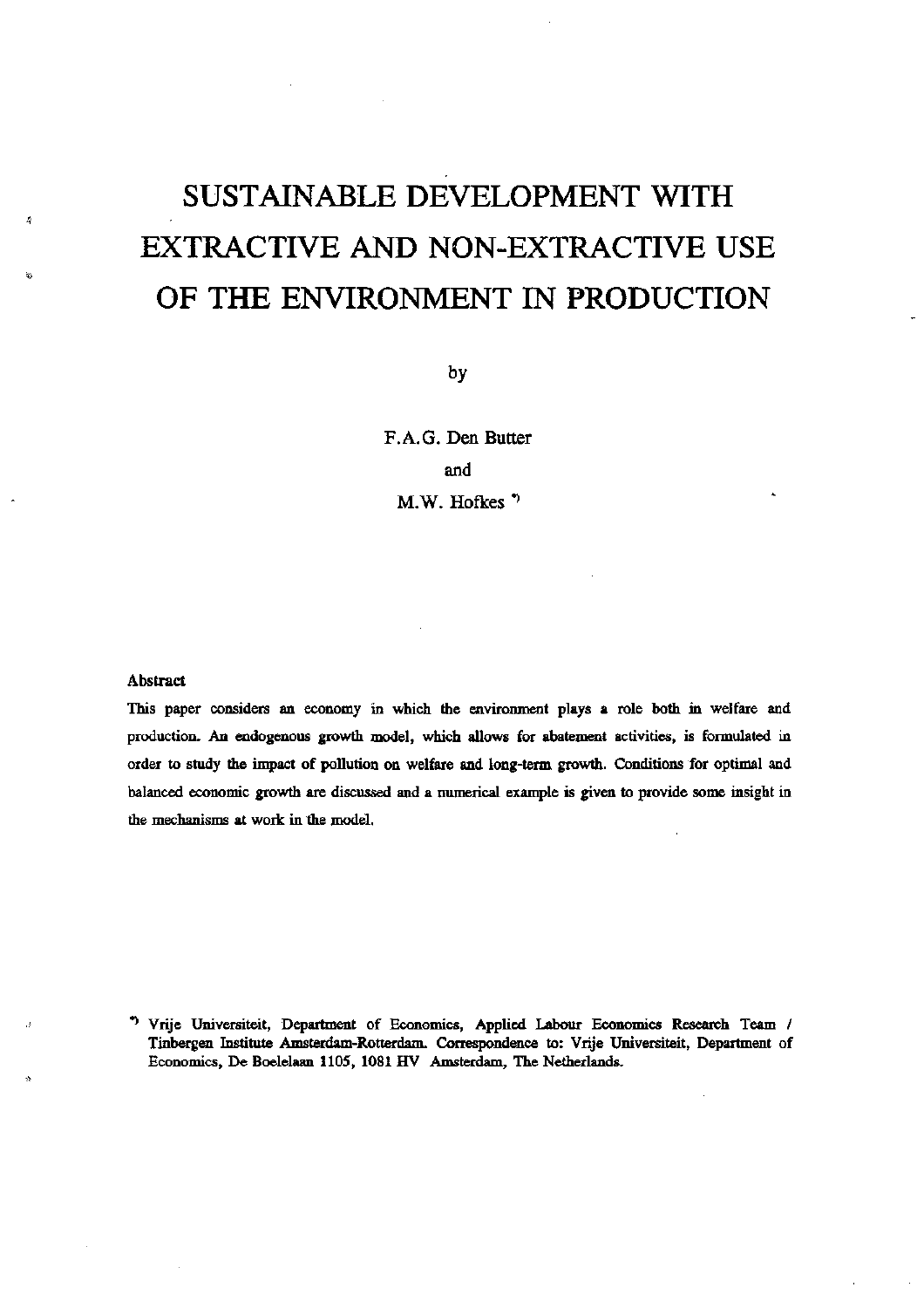$\mathcal{L}_{\text{max}}$ 

 $\label{eq:2.1} \mathcal{L}(\mathcal{L}(\mathcal{L})) = \mathcal{L}(\mathcal{L}(\mathcal{L})) = \mathcal{L}(\mathcal{L}(\mathcal{L})) = \mathcal{L}(\mathcal{L}(\mathcal{L})) = \mathcal{L}(\mathcal{L}(\mathcal{L})) = \mathcal{L}(\mathcal{L}(\mathcal{L})) = \mathcal{L}(\mathcal{L}(\mathcal{L})) = \mathcal{L}(\mathcal{L}(\mathcal{L})) = \mathcal{L}(\mathcal{L}(\mathcal{L})) = \mathcal{L}(\mathcal{L}(\mathcal{L})) = \mathcal{L}(\mathcal{L}(\mathcal{L})) = \math$ 

 $\hat{\varphi}$  .

 $\label{eq:2.1} \frac{1}{2} \sum_{i=1}^n \frac{1}{2} \sum_{j=1}^n \frac{1}{2} \sum_{j=1}^n \frac{1}{2} \sum_{j=1}^n \frac{1}{2} \sum_{j=1}^n \frac{1}{2} \sum_{j=1}^n \frac{1}{2} \sum_{j=1}^n \frac{1}{2} \sum_{j=1}^n \frac{1}{2} \sum_{j=1}^n \frac{1}{2} \sum_{j=1}^n \frac{1}{2} \sum_{j=1}^n \frac{1}{2} \sum_{j=1}^n \frac{1}{2} \sum_{j=1}^n \frac{$ 

 $\label{eq:2.1} \frac{1}{\sqrt{2}}\int_{\mathbb{R}^3}\frac{1}{\sqrt{2}}\left(\frac{1}{\sqrt{2}}\right)^2\frac{1}{\sqrt{2}}\left(\frac{1}{\sqrt{2}}\right)^2\frac{1}{\sqrt{2}}\left(\frac{1}{\sqrt{2}}\right)^2\frac{1}{\sqrt{2}}\left(\frac{1}{\sqrt{2}}\right)^2\frac{1}{\sqrt{2}}\left(\frac{1}{\sqrt{2}}\right)^2\frac{1}{\sqrt{2}}\left(\frac{1}{\sqrt{2}}\right)^2\frac{1}{\sqrt{2}}\left(\frac{1}{\sqrt{2}}\right)^2\frac{1}{\sqrt{$ 

þ.

 $\ddot{\Phi}$ 

 $\dot{\mathcal{H}}$ 

 $\frac{1}{2}$ 

 $\label{eq:2.1} \frac{1}{\sqrt{2}}\left(\frac{1}{\sqrt{2}}\right)^{2} \left(\frac{1}{\sqrt{2}}\right)^{2} \left(\frac{1}{\sqrt{2}}\right)^{2} \left(\frac{1}{\sqrt{2}}\right)^{2} \left(\frac{1}{\sqrt{2}}\right)^{2} \left(\frac{1}{\sqrt{2}}\right)^{2} \left(\frac{1}{\sqrt{2}}\right)^{2} \left(\frac{1}{\sqrt{2}}\right)^{2} \left(\frac{1}{\sqrt{2}}\right)^{2} \left(\frac{1}{\sqrt{2}}\right)^{2} \left(\frac{1}{\sqrt{2}}\right)^{2} \left(\$ 

 $\label{eq:2.1} \frac{1}{\sqrt{2}}\int_{\mathbb{R}^3}\frac{1}{\sqrt{2}}\left(\frac{1}{\sqrt{2}}\right)^2\frac{1}{\sqrt{2}}\left(\frac{1}{\sqrt{2}}\right)^2\frac{1}{\sqrt{2}}\left(\frac{1}{\sqrt{2}}\right)^2\frac{1}{\sqrt{2}}\left(\frac{1}{\sqrt{2}}\right)^2\frac{1}{\sqrt{2}}\left(\frac{1}{\sqrt{2}}\right)^2\frac{1}{\sqrt{2}}\frac{1}{\sqrt{2}}\frac{1}{\sqrt{2}}\frac{1}{\sqrt{2}}\frac{1}{\sqrt{2}}\frac{1}{\sqrt{2}}$ 

 $\langle \cdot | \cdot \rangle$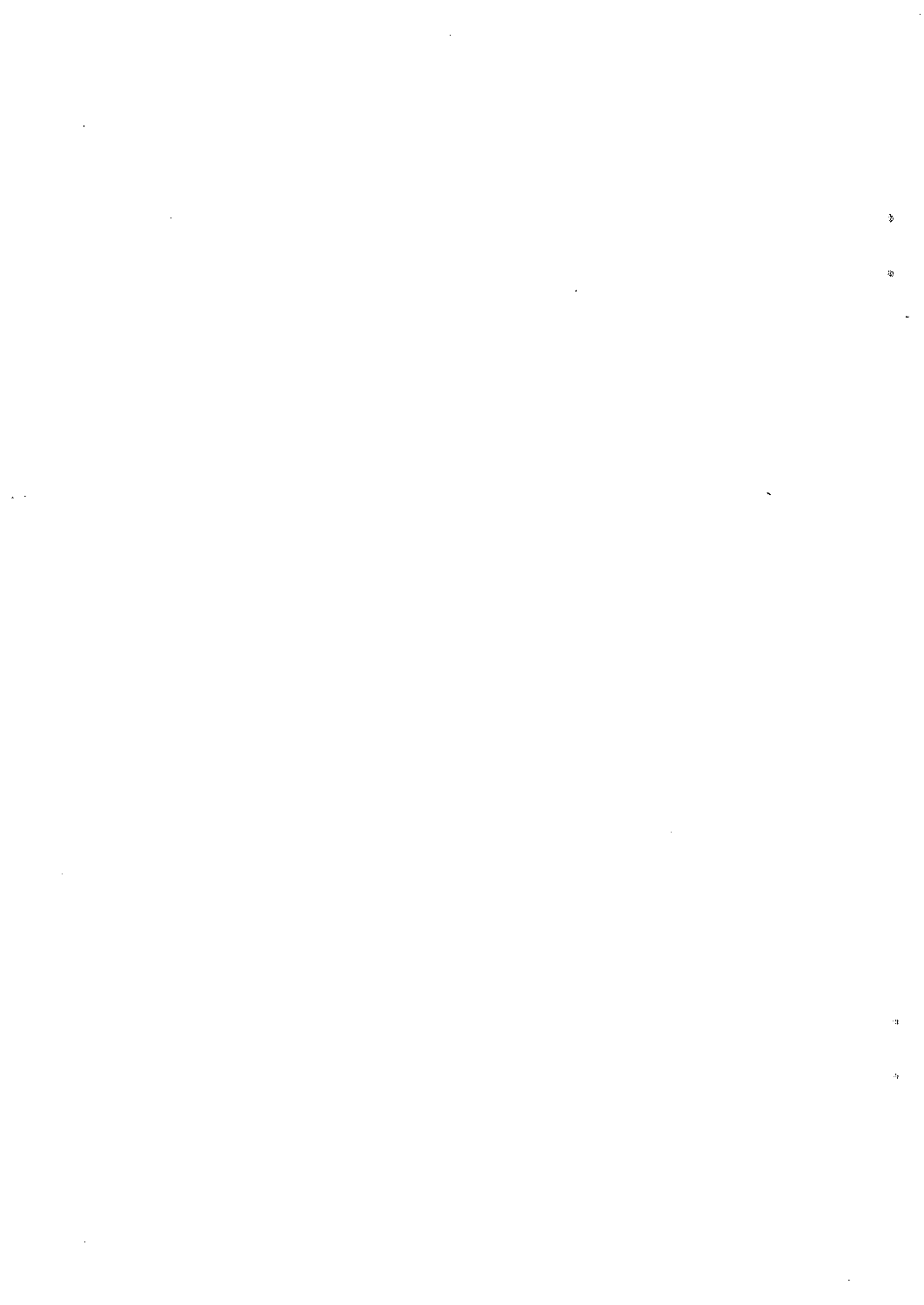## **1. Introduction**

The growing concern for the environment in the last decades has placed the trade-off between economie growth and environmental quality, both at the global and at the national level, in the centre of the economie policy debate. It has made a full integration of the environment into economie welfare theory very urgent. This integration is tried along two lines. Firstly the Weitzman (1976) and Hartwick (1990) approach (see also Maler (1991)) which, in the context of national accounting, aims at including the value of (changes of) environmental wealth in national income as a measure of welfare. The second, much related, approach is to analyze the trade-off using macroeconomic models and more specifically using models of economie growth.

This paper follows the second approach and investigates various aspects of the environment in a simple Ramsey type model of endogenous economie growth. The integration of the environment into models of this type is hampered by the fact that the environment has so many dimensions, both in space and in time, and that the environment can only be build into the growth model in a highly aggregated and abstract manner so that the model does not become too complicated. This need for aggregation poses problems of interpretation when we are to translate real world environmental phenomena into these models. In this respect the present paper focuses on the following economie aspects of the environment:

- 1. Environmental quality as a production factor; i.e. the non-extractive use of the environment in production;
- 2. Environmental services as a production factor; i.e. the extractive use of the environment in production;
- 3. Environmental quality as an (additional) indicator of economic welfare, which implies inclusion of environmental quality as an argument in the welfare function;
- 4. The influence of abatement activities on environmental quality;
- 5. The regenerative capacities of the environment.

The aim of the paper is to integrate these aspects of the environment into a model of endogenous economie growth and to clarify the mechanisms at work which are relevant for an empirical analysis of the trade-off between economic growth and environmental quality. This analysis is instrumental to the integration of the environment in empirical macroeconomic policy models, as it may indicate which mechanisms are relevant to be modelled, and which empirical knowledge is needed for the design of such models.

In economie policy analysis models of economie growth are used to calculate the conditions for balanced (or 'steady state') economie growth. If a social welfare function has been specified the 'optimal' balanced growth path can be calculated, i.e., the balanced growth path which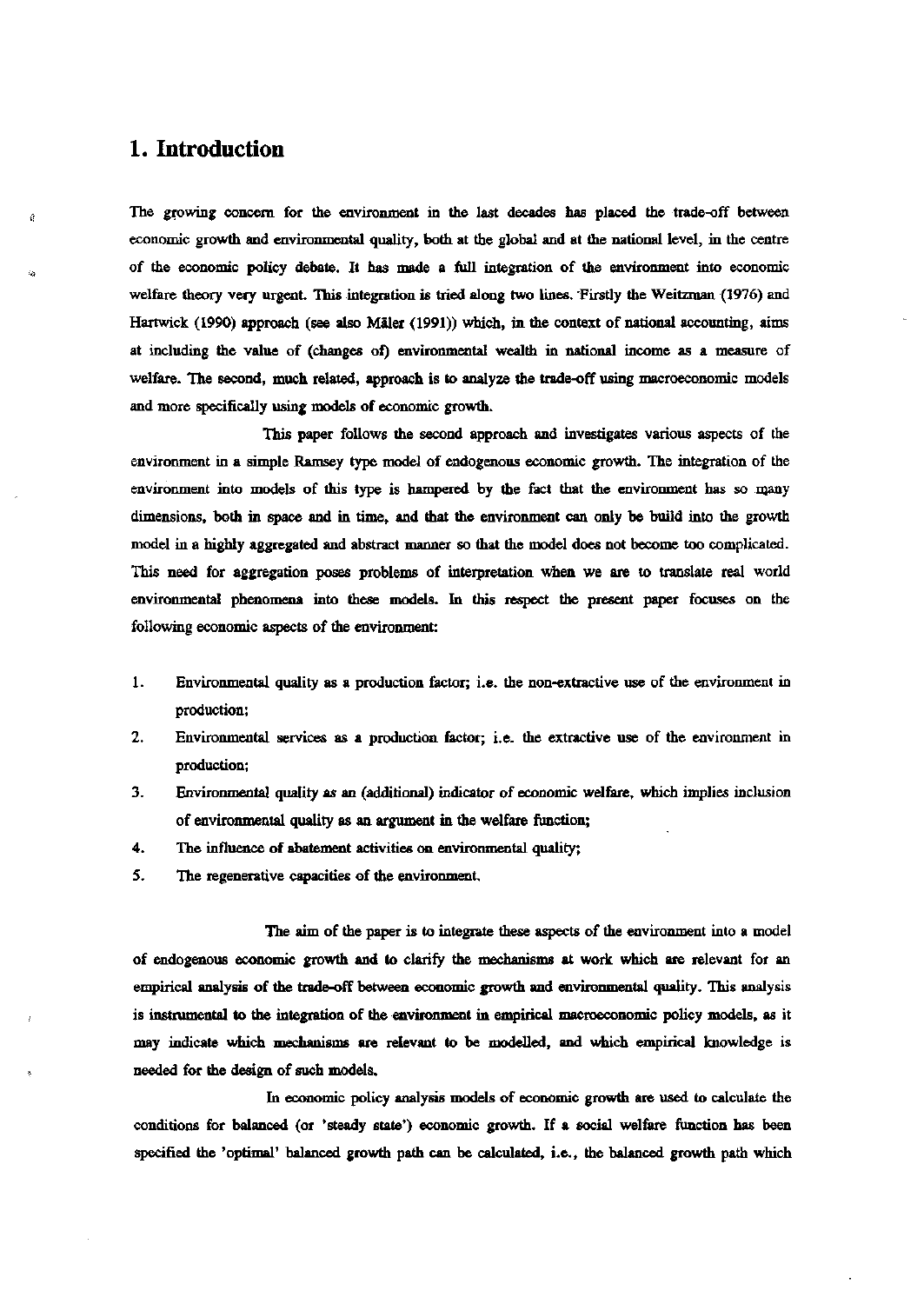yields the largest amount of welfare discounted over a infinite horizon. Balanced (and optimal) economie growth is often associated with sustainable development. Section 2 surveys this relationship between the concept of sustainable development and models of economie growth. Section 3 specifies the model of this paper and discusses the conditions for balanced and optimal economie growth. Since the analytical solution of the model is too complicated to provide enough insight for practical policy analysis, section 4 gives an interpretation of the mechanisms at work in the model using a numerical example. Section 5 concludes.

## **2. Sustainable development**

As mentioned in the introduction the concept of sustainable development plays a central role in policy discussions on the relationship between environmental quality and economie development. With sustainable development one refers to ecologically sustainable development, which means maintaining the natural (i.e. ecological) basis of economie development. According to the Brundlandt-report (World Commissies on Environment and Development (1987)), "Sustainable development is development that meets the needs of the present without compromising the ability of future generations to meet their own needs". In order to be able to analyse the conditions under which sustainable development is possible, the interactions between the environment and the economy have to be modelled. On the one hand the environment influences production possibilities and welfare, while on the other hand production diminishes the quality and quantity of environmental resources, by the use of resources and through pollution. A continuously decreasing quality and quantity of natural resources cannot support growing or even constant levels of physical economie output in the distant future.

In the seventies and eighties the impact of pollution, which arises as an inevitable side-product of economie activity, was studied within the context of Ramsey type growth models (see e.g. Forster (1973), Gruver (1976) and Van der Ploeg and Withagen (1991)). The main conclusion to be drawn from these studies is that the optimal capital stock will be lower in models which allow for pollution. A major short-coming of these neo-classical growth models is, however, that economie growth is exogenously determined. Consequently, it is impossible to study the link between environmental policy and economie growth. In the past few years a new stream of literature is emerging in which long-term growth aspects of environmental economics are studied. In these models the environment arises as an argument in the welfare function and/or as an argument in the production function.

Endogenous growth can be modelled in different ways. Gradus and Smulders (1993) analyse two endogenous growth models which incorporate environmental issues. The first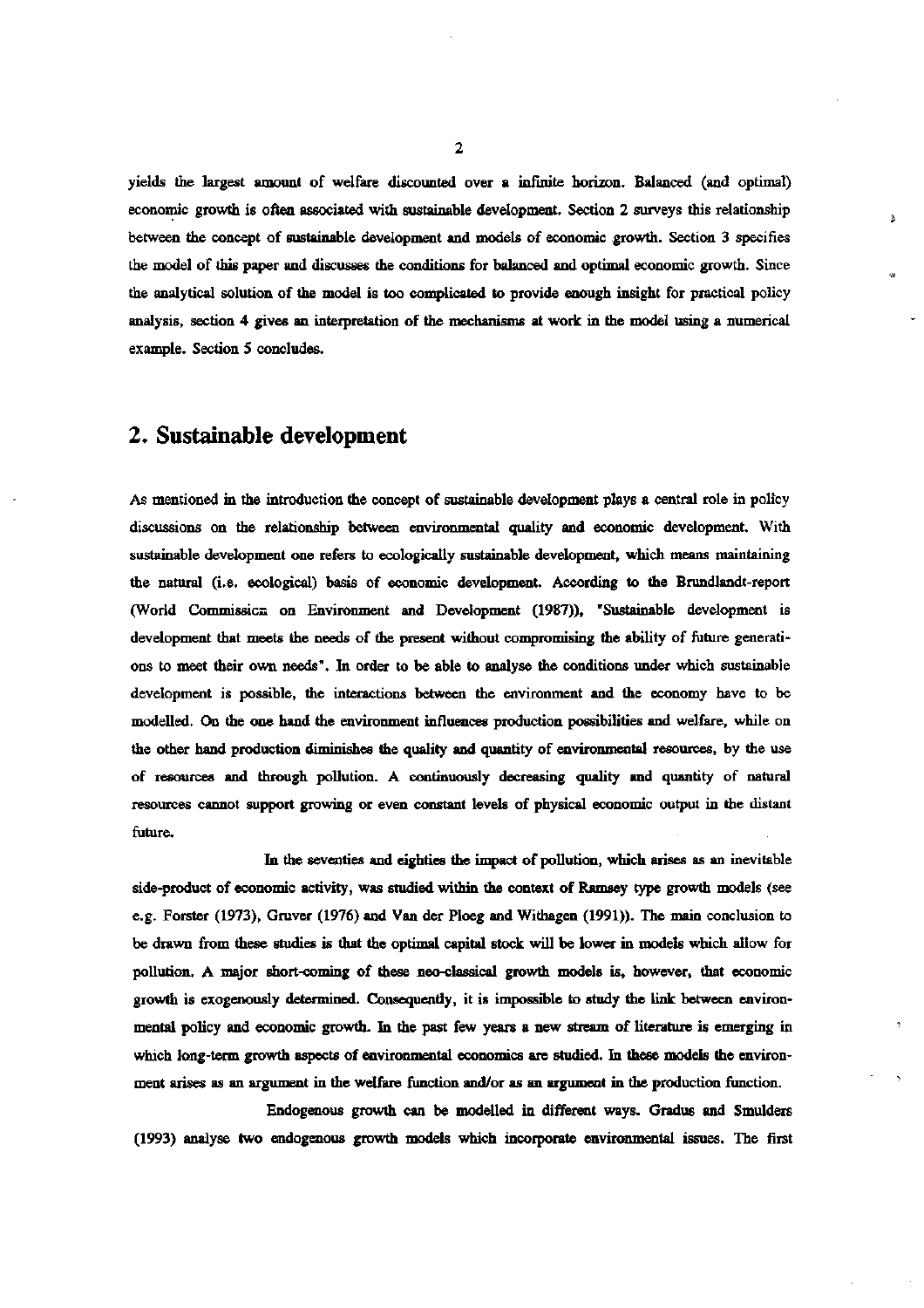model is an extension of the so-cailed AK-model (Rebelo (1991)), in which endogenous growth arises because the reproducible factors exhibit constant returns to scale. In the Rebelo-model growth is unintentional, but arises rather mechanically as a side product of investment. In their second model, Gradus and Smulders build on Lucas (1988). In the Lucas-model growth arises from investment in human capital. Bovenberg and Smulders (1993) take & further step by developing a growth model with endogenous pollution-saving technology which takes the form of knowledge of an efficient use of renewable resources. In this paper a growth model is formulated with only one sector of production with physical capital, environmental resources and environmental quality as inputs. Endogenous growth arises from constant returns to scale with respect to the first two (reproducible) factors of production.

The impact of the environment on welfare and production can take the fonn both of a stock and of a flow. Reduction of the stock of the natural environment, for example by the usage of non-renewable resources or air and ground pollution which have a lasting impact on the state of the environment, can exert a negative infiuence on marginal welfare. But also a flow of pollution, think for example of noise, can decrease marginal utility. In Keeler, Spence and Zeckhauser (1971) a stock of pollution with negative marginal social utility is introduced. In Forster (1973) and Gruver (1976) the flow of pollution exerts a negative infiuence on welfare. Van der Ploeg and Withagen (1991) analyse a model which allows for both stocks and flows of pollution. In all these models the conclusion can be drawn that too much physical capital is accumulated when the negative impact of pollution on social welfare is not taken into account. Also in the production function both flows and stocks can be modeled. In Gradus and Smulders (1993) pollution is modeled as a flow which arises from the use of capital in production. Furthermore, Gradus and Smulders allow for abatement activities, which are activities that aim at cleaning up (part of the flow of) pollution. In Bovenberg and Smulders (1993) the state (i.e. stock) of the environment influences marginal productivity. The environment on the one hand deteriorates as a consequence of the use of environmental resources in production, but on the other hand the environment has certain self-regenerative capacities.

In our model the environment is included both in the welfare function and in the production function. In the welfare function only the stock of the environment plays a role, while in the production function a distinction is made between flows and stocks in the specification of the environment as a factor of production. Welfare derived from environmental services is not explicitly considered, because this aspect is implicitly modelled in the production process in case it relates to extractive use (e.g. water consumption or recreational services which lead to a degradation of the environment); the case of non-extractive use (recreational services which do not lead to a degradation of the environment) is implicit in the environmental quality indicator in the welfare function. Note that extractive use of the environment in production which has negative effects on welfare, think for example of smoke or noise, enters the welfare function through the environmental quality indicator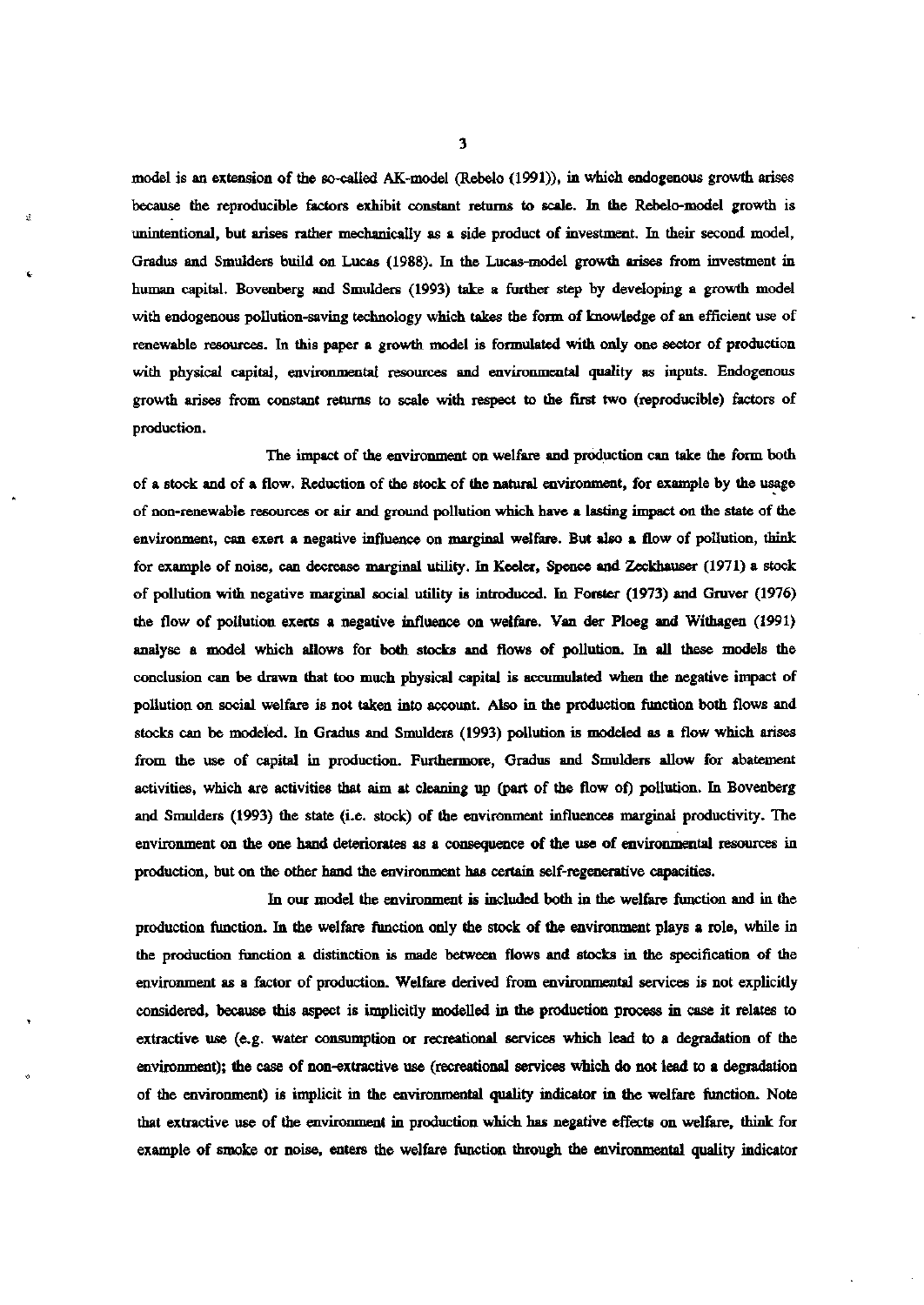(which falls as a consequence of the extractive use in production). Furthermore, the model allows for investment in environmental capital which takes the fonn of abatement by improving the state of the environment. Finally, like Bovenberg and Smulders (1993) we fonnulate a regeneration function which reflects the deterioration of the environment due to the use of environmental resources on the one hand and its self-regenerative capacities on the other hand.

In growth models the concept of sustainable development is related to balanced (or steady-state) growth. An economy is said to be on a balanced growth path if all variables grow at a constant (possibly zero) rate. Now, under certain assumptions with respect to the production and welfare function and the regenerative capacities of the environment, it can be shown that there exists a balanced growth path of the economy on which the quality of the environment is constant. Both in Bovenberg and Smulders and in Gradus and Smulders it appears that when the state of the environment is not an argument in the production function then in case of a shift towards greener preferences long-term steady-state growth falls (or can at most be maintained). However, when the state of the environment does play a productive role itself, long-term steady-state growth can be higher under greener preferences. The intuition behind this result is that the positive impact of environmental quality on production can dominate the adverse effect of reduced pollution on productivity.

## **3. Specification of the Model**

Our model is a theoretical elaboration of the archetype model of Den Butter and Verbruggen (1993). This theoretical model is specified as follows. The production side of the economy produces a final good (Y), using physical capital (K) and environmental resources (Q) as inputs. We assume that the production of the final good Y exhibits constant returns with respect to physical capital and environmental resources. Furthermore, the natural environment (E) is an input in the production of final goods. A better state of the natural environment involves for example healthier workers with higher marginal productivity. So, we assume that there is both extractive use (Q) and non-extractive use (E) of the natural environment.

The use of environmental resources in the production of Y reduces the quality of the natural environment. On the other hand the quality of the environment can be improved by abatement activities (A). These abatement activities go at the expense of consumption and investment in physical capital, as final goods can either be consumed, or invested in order to accumulate physical capital, or used for abatement activities. We distinguish between gross and net pollution. Net pollution P is a function of the amount of environmental resources Q used in production (gross pollution) and the amount of abatement activities A. Furthermore, the natural environment nas some self-regenera-

**4**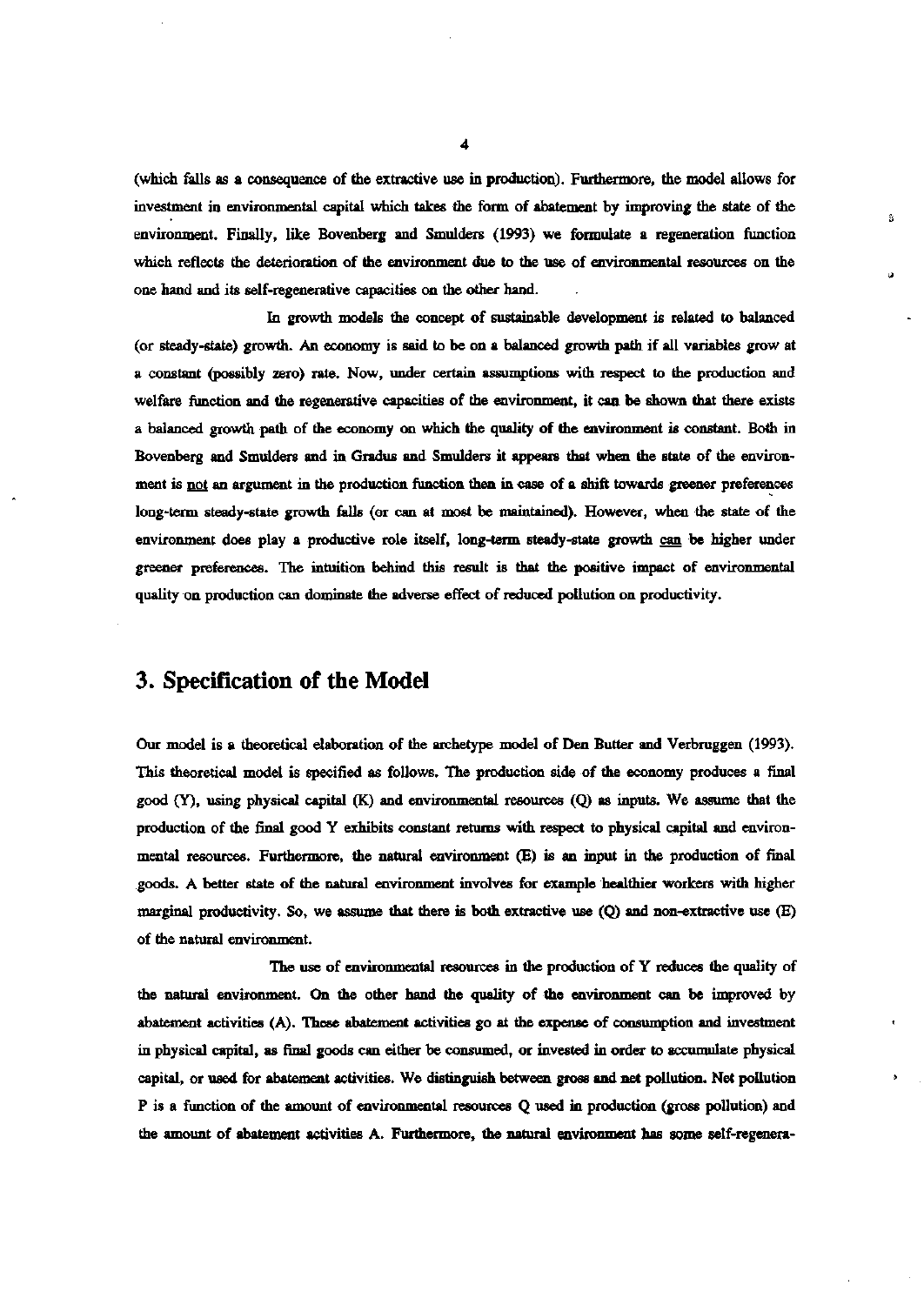tive capacities which depend upon the quality of the natural environment itself and upon the level of net pollution.

Iike Bovenberg and Smulders we follow Tahvonen and Kuuluvainen (1991) for the specification of the regeneration function of the natural environment, which is given by:

$$
E = N(E, P(Q,A))
$$

with N<sub>P</sub> < 0, N<sub>PP</sub> < 0, N<sub>EP</sub> < 0, P<sub>0</sub> > 0, P<sub>0</sub> < 0, P<sub>04</sub> < 0 and P<sub>AA</sub> > 0. A dot represents a time derivative, subscripts attached to a function symbol denote partial derivatives. Furthennore, it is assumed that the pollution elasticities of Q and A are constant over time and that the absolute value of the pollution elasticity of Q is equal to the absolute value of the pollution elasticity of A. So,  $|P_0(Q/P)| =$  $|P_A(A/P)|$ . The regenerative capacity of the natural environment decreases with an increasing level of net pollution, while the level of net pollution decreases with an increasing level of abatement. Furthennore, the higher the quality of the natural environment the larger the (negative) influence of pollution on the regenerative capacity. Finally, the higher the level of (gross) pollution, the larger the effect of an extra unit of abatement. It must be noted that these assumptions with respect to the marginal regenerative capacities of the environment and the marginal effects of abatement presuppose that the quality of the natural environment is such that it is not the case that some point of no return is passed, beyond which irreversible damage bas occurred. Beyond such a point of no return the signs of  $N_{EP}$  and  $P_{OA}$  are likely to change.

Social welfare is assumed to depend upon the utility of a representative consumer over an infinite time horizon. Individual utility depends upon individual consumption  $c \left( = CL \right)$ , where C is aggregate consumption and L is population which is assumed to be constant over time<sup>1</sup>) and upon the quality of the natural environment.

Society's optimisation problem is given by:

$$
\max \int_{0}^{\infty} e^{-kt} U(c(t), E(t)) dt
$$
  
s.t.  $K = Y(K, Q, E) - C - A$   
 $E = N(E, P(Q, A))$ 

where  $\theta$  represents the rate of time prefence.

(3.1)

<sup>&#</sup>x27;Although labour is not modelled explicitly in the production function, it can be assumed that the production function is dependent upon the size of the working force.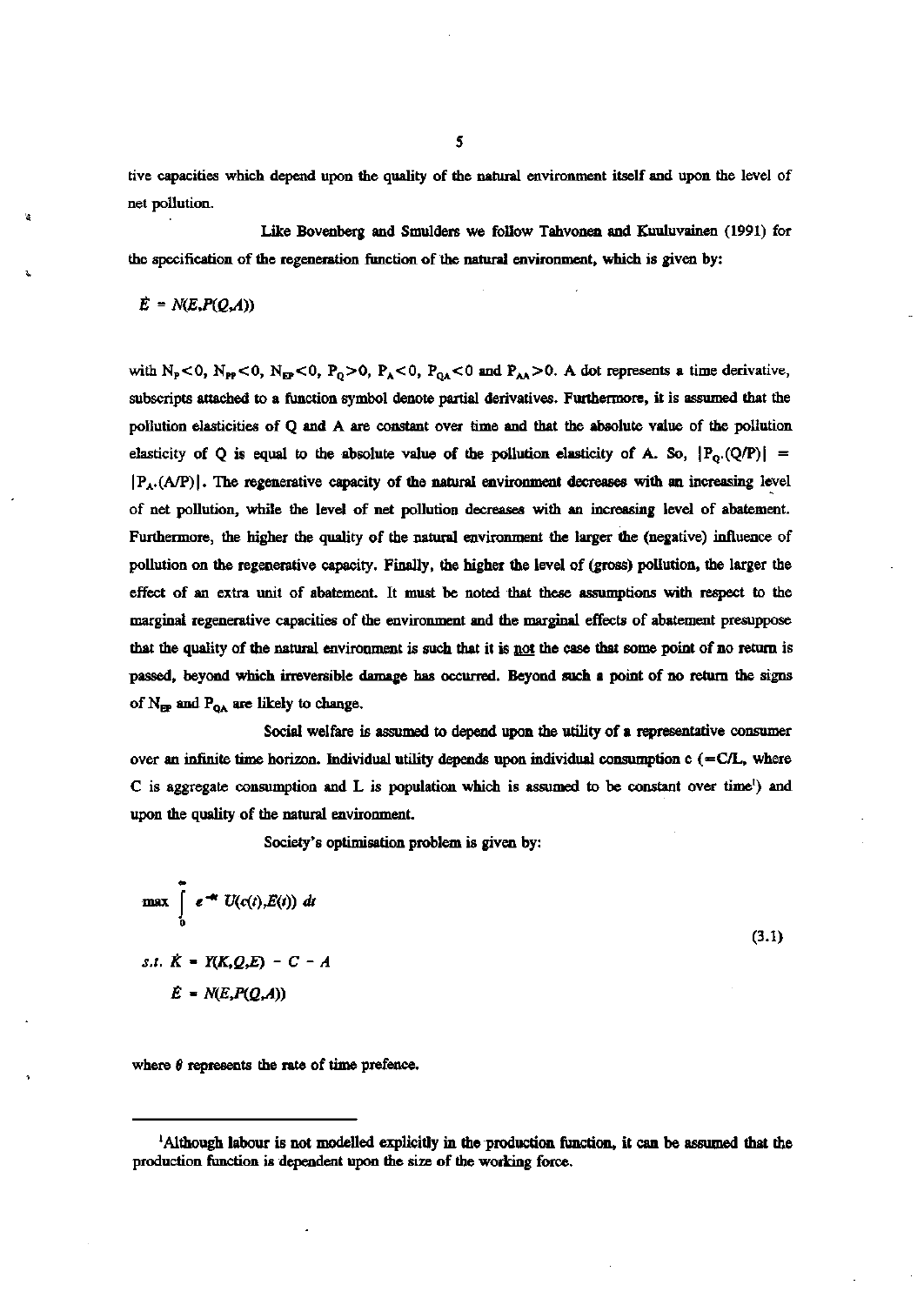#### Command optimum

The social optimal plan implies the following conditions:

$$
\frac{c}{c} = \frac{1}{\rho} \left[ \frac{\partial Y}{\partial K} + \frac{U_{cE} E}{U_c} - \theta \right]
$$
\n(3.2)

where  $\rho = -c$ .  $U_{\infty}/U_{\infty}$  and

$$
\frac{\partial Y}{\partial K} = \frac{\partial N}{\partial P} \frac{\partial P}{\partial A} \left[ L \frac{U_E}{U_c} + \frac{\partial Y}{\partial E} \right] + \frac{\partial N}{\partial E} + \frac{\dot{\mu}}{\mu} - \frac{\dot{\lambda}}{\lambda}
$$
(3.3)

where  $\lambda$  and  $\mu$  denote respectively the shadow price of physical capital and of natural resources.

Equation (3.2) gives the optimal allocation between current and future consumption. Consumption is postponed if the marginal contribution to future utility of consumption foregone exceeds the rate of time preference. The marginal contribution to future utility of consumption foregone, which can be called the social interest rate, is represented by the first two terms in long brackets in equation (3.2). Savings add to the physical capital stock and increase future output of the final good. Furthermore, future consumption is higher valued if the environment improves. So, a necessary condition for positive per capita growth is that the social interest rate exceeds the rate of time preference.

Equation (3.2) is a variant of the well-known Ramsey rule, which can also be written as follows:

$$
\frac{\partial Y}{\partial K} = \theta - \frac{U_c}{U_c} \tag{3.4}
$$

representing the trade-off between investment and consumption: postponement of consumption by investment in capital should yield a rate of return which compensates for the rate of time preference and the change over time in the marginal value of consumption. Equation (3.3) states that the natural environment should yield the same return as physical capital. Returns on the natural environment (right hand side of equation (3.3)) consist of increased marginal utility, increased marginal productivity, and increased regenerative capacity of the natural environment and furthermore it consists of changes in relative prices (capital gains).

垒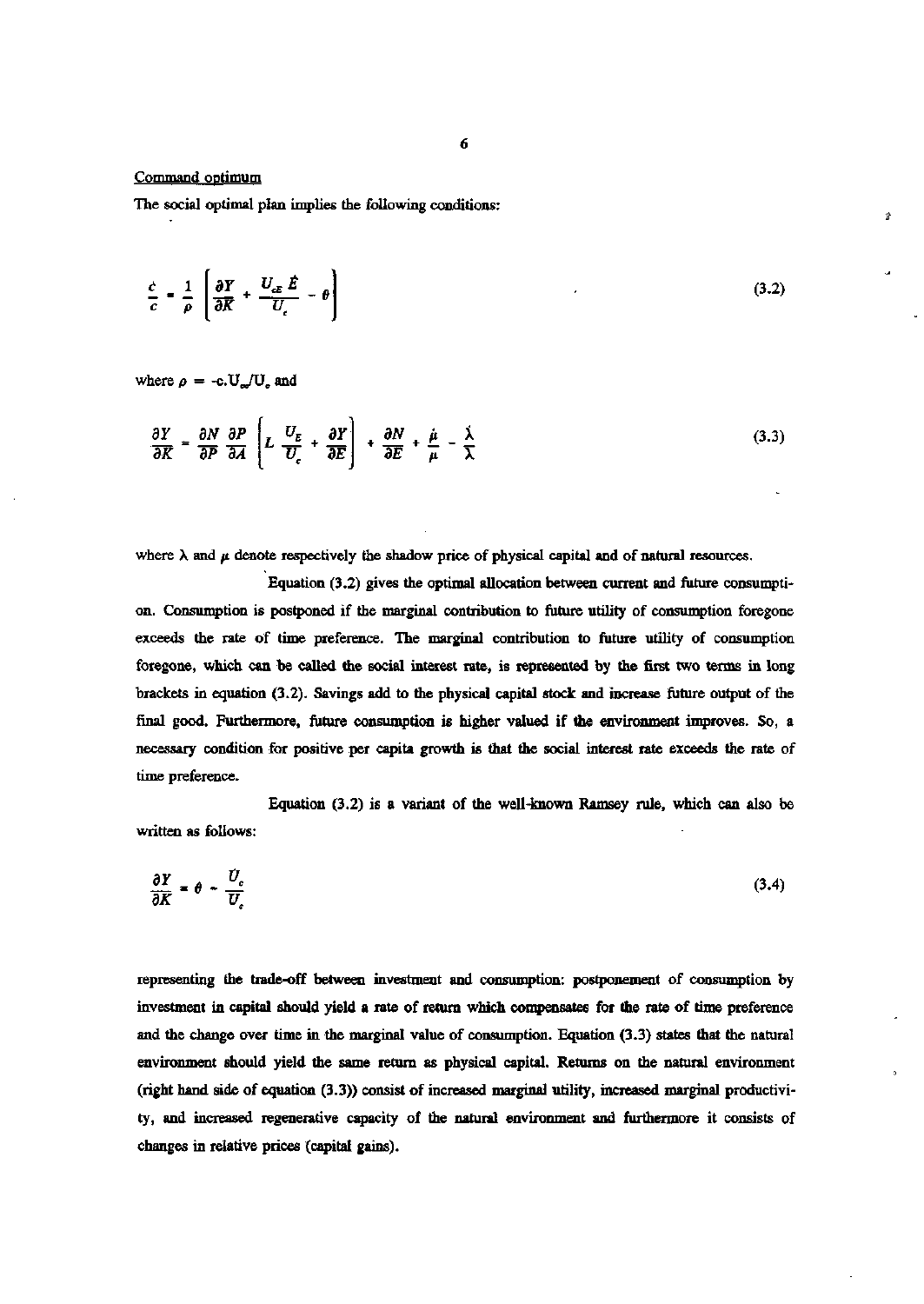Furthermore, the optimal choice of Q and A requires:

$$
\frac{\partial Y}{\partial Q} = -\frac{\frac{\partial N}{\partial P} \frac{\partial P}{\partial Q}}{\frac{\partial N}{\partial P} \frac{\partial P}{\partial A}}
$$
(3.5)

which says that the marginal productivity of the use of environmental resources should equal its marginal costs, where the marginal costs are given by the marginal damage that the use of environmental resources causes on the environment measured in terms of the marginal benefits of abatement.

#### Balanced growth

On a balanced growth path it is required that all variables grow at a constant (possibly zero) rate. Introducing sustainable development in the context of balanced growth models implies that not only all traditional economie variables should grow at a constant rate, but also that the quality of the natural environment should grow at a constant (possibly zero) rate. This imposes some restrictions on the specifications of the ecological relations. The quality of the natural environment can only increase at a constant rate if net pollution decreases at an increasing rate, which would require either abatement to grow at an increasing rate or the use of natural resources to decrease at an increasing rate. Hence on a balanced growth path the quality of the environment and the level of net pollution have to be constant. Since we assumed that the absolute value of the pollution elasticity of Q equals that of A, a constant level of net pollution requires Q and A to grow at equal rates.

It must be noted that the specification of the regeneration function restricts the set of feasible balanced growth paths, i.e. paths on which all variables grow at a constant rate, seriously. As a matter of fact, it can be shown (see Hofkes (1993)) that the assumption with respect to the pollution elasticities of A and Q is not an arbitrary one but a necessary one. The introduction of a regeneration function and its restrictive implications is closely related to the concept of sustainable development. Sustainable development in the context of balanced growth models requires strong conditions with respect to the regeneration function. In Hofkes (1993) it is therefore argued that the concept of balanced growth should be relaxed in growth models which encompass the environment.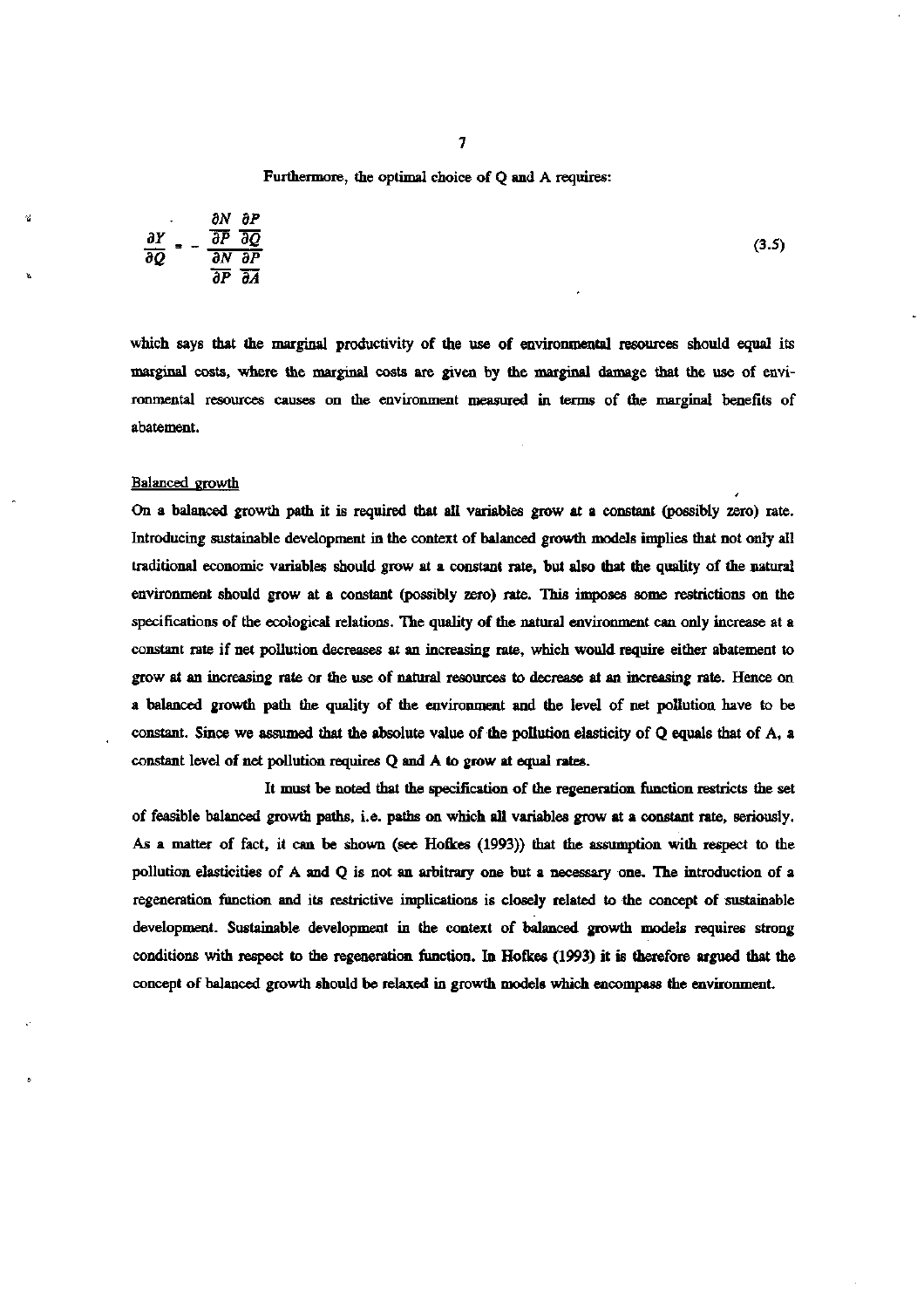### 4. Example

In this section we analyse the influence of changing parameter values on the long-tenn steady state growth rates for specifïed production, consumption and regeneration functions. We assume that the production of the final good Y is given by a Cobb Douglas function, i.e.,  $Y = \Lambda$ .K<sup>{\at \at \be{Q}}{-\formula}} \end{B}\$.</sup> a technology parameter. Furthermore, the utility function is characterized by a constant intertemporal elasticity of substitution, where we choose the substitution elasticity to be equal to 1:  $u(c, E) = ln(c. E^3)$ (In denotes the natural logarithm). Finally, the regeneration function of the natural environment is given by:

 $N(E, P(Q, A)) = -\gamma EP^2 - (E - \overline{E})^2 + \Gamma,$ 

with  $P=Q/A$  and where  $\overline{E}$  and  $\Gamma$  are constants. For each level of net pollution there is a stable level of the quality of the natural environment, i.e. a level such that  $N=0$  and the quality of the natural environment remains the same over time.

Under these specifications (3.5) reads:  $(1-\alpha)Y = A$ . So the growth rate of the final good is equal to the growth rate of abatement which is, on a balanced growth path, equal to the growth rate of the use of environmental resources (see section 3). From the production function, we have that, on a balanced growth path, the growth rate of the physical capital stock is equal to the growth rate of the fïnal good. Finally, using the capital accumulation equation it can be inferred that the growth rates of per capita consumption and physical capital are equal. We will denote this common growth rate by g. So g denotes the (common) balanced growth rate of abatement, use of environmental resources, physical capital, output and per capita consumption, while the quality of the natural environment and the level of net pollution remain constant on a balanced growth path.

Solving the first order conditions of the optimization problem it can be shown that the balanced growth rate, g, is given by:

$$
g = \frac{\alpha}{(1-\alpha)} \frac{A}{K} - \left(\frac{Q}{A}\right)^2 \left[2\delta\gamma\theta \frac{K}{A} + \frac{2\beta\gamma}{(1-\alpha)} - \gamma\right] + 2(E-\overline{E})
$$

where

$$
\frac{A}{K} = \left[ \Lambda(1-\alpha) \left( \frac{Q}{A} \right)^{1-\alpha} E^{\beta} \right]^{\frac{1}{\alpha}}
$$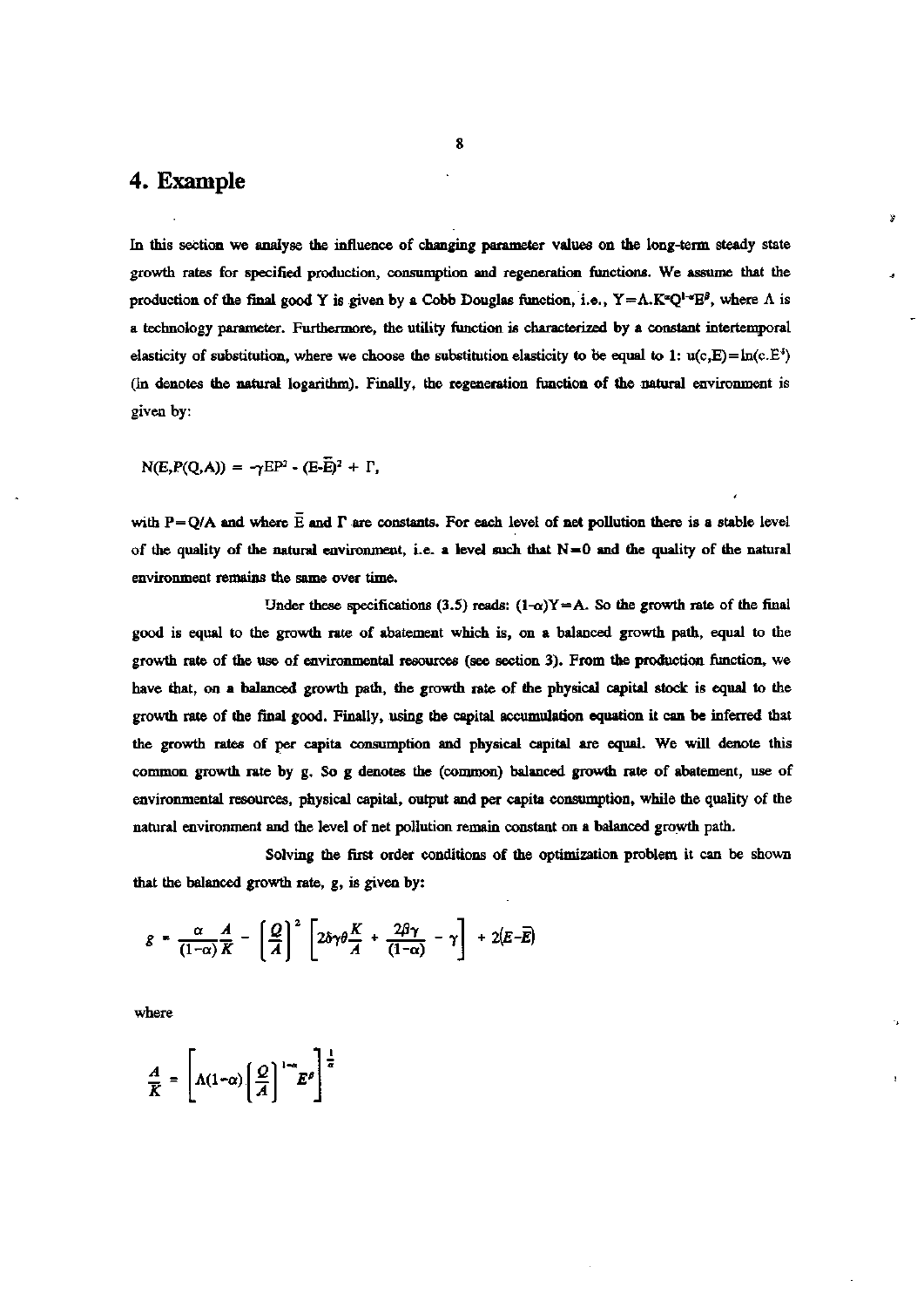$$
\left[\frac{Q}{A}\right]^2 = \frac{\Gamma - (E - \overline{E})^2}{\gamma E}
$$

and where E solves

$$
\theta = \frac{\Gamma - (E - \overline{E})^2}{\gamma E} \left[ 2\delta \gamma \theta \left[ \Lambda (1 - \alpha) \left( \frac{\Gamma - (E - \overline{E})^2}{\gamma E} \right)^{\frac{1 - \alpha}{2}} E^{\beta} \right]^{-\frac{1}{\alpha}} + \frac{2\beta \gamma}{1 - \alpha} - \gamma \right] - 2(E - \overline{E})
$$

In order to give an economic interpretation of the mechanisms at work in this long-run solution we need a numerical example. In the model 5 parameters and 3 initial conditions characterise the relationship between economic activity and the environment. These are:

- the weight of capital in the production function; hence  $(1-\alpha)$  is the weight of environmental  $\alpha$ : resources;
- $\beta$ : the weight of environmental quality in the production function;
- the impact of pollution on the regenerative capacity of the natural environment;  $\gamma$ :
- $\delta$ : the weight of environmental quality in the social welfare function;
- $\theta$ : the discount rate as indicator of time preference;
- $\overline{E}$ ,  $\Gamma$ : the constants of the regeneration function.
- $\Lambda$ : the efficiency constant of the production function representing the state of technology.

By way of sensitivity analysis Table 1 gives the long-run solutions for some specific parameter values. In the benchmark the parameter values are given by:  $\alpha = 0.75$ ,  $\beta = 0.001$ ,  $\gamma = 0.3$ ,  $\delta = 1$ ,  $\theta = 0.05$ ,  $\bar{E} = \Gamma = 100$  and  $\Lambda = 0.3$ . In the first row of table 1 the long run solution of the model in the benchmark is given. In each other row of Table 1 the long run solution of the model is given if the value of one of the parameters is changed with respect to the benchmark. So,  $\delta = 3$  means that only the value of  $\delta$  is changed with respect to the benchmark, while the values of the other parameters are the same as in the benchmark.

We see from Table 1 that increased environmental concern (increasing  $\delta$ ), lowers the long term steady state growth rate: abatement activities are increased, while the capital intensity of production increases and the environmental quality stabilizes at a higher level than in the benchmark. It is, however, theoretically possible to have increasing growth rates in this model under increasing environmental concern. When the impact of the natural environment on production is very large, this

and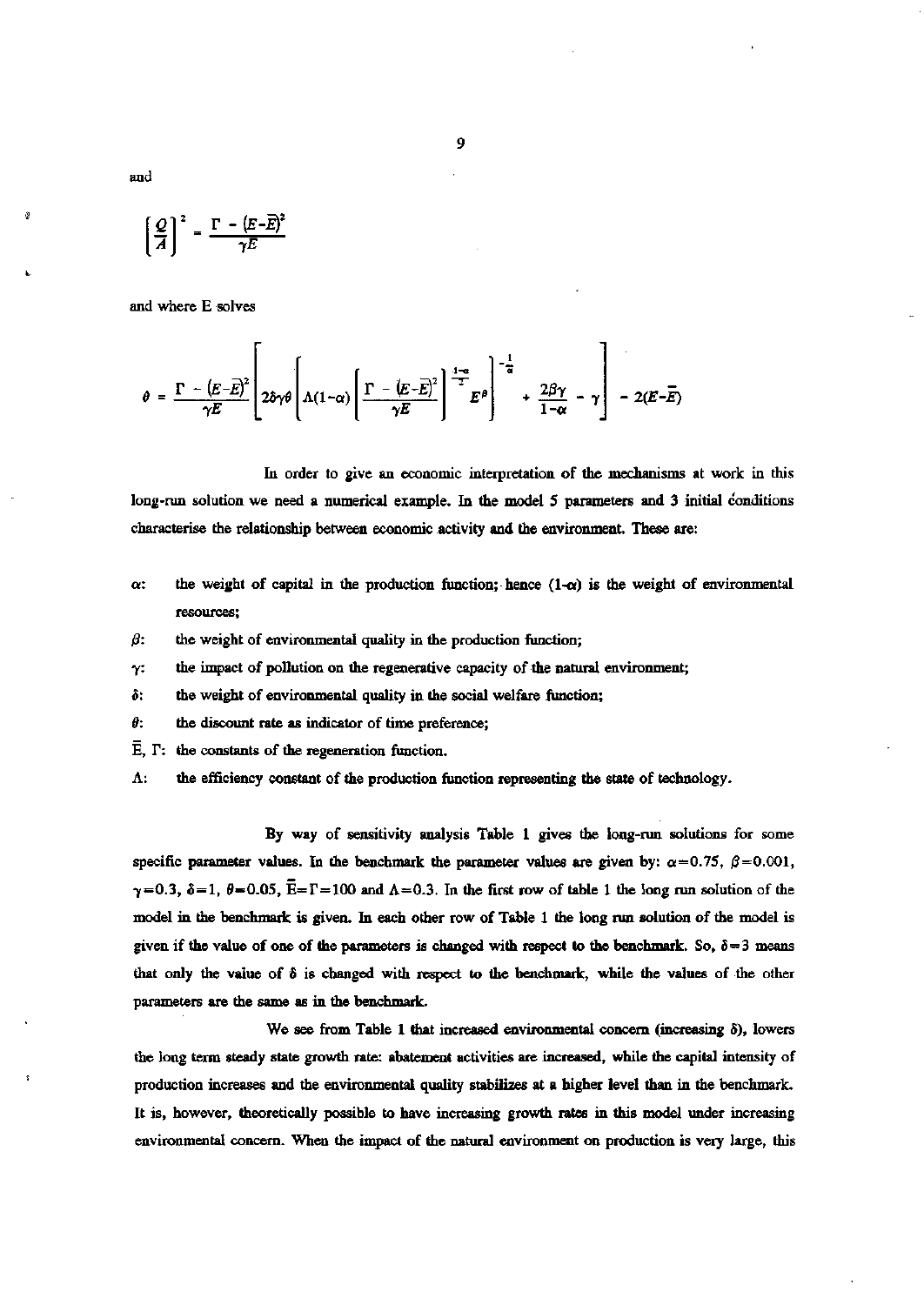can dominate the adverse effect of the negative impact on the absorption capacity of the environment and in this case growth rates can increase if environmental concern increases.

|                 | g    | YÆ   | O/A | Е     | μ    |
|-----------------|------|------|-----|-------|------|
| benchmark *     | 6.6% | 0.16 | 1.8 | 100.8 | 0.39 |
| $\alpha = 0.7$  | 4.7% | 0.14 | 1.8 | 100.7 | 0.42 |
| $\beta = 0.005$ | 6.9% | 0.16 | 1.8 | 100.7 | 0.40 |
| $\gamma = 0.4$  | 6.1% | 0.15 | 1.6 | 100.8 | 0.38 |
| $\delta = 3$    | 6.4% | 0.15 | 1.7 | 103.0 | 0.43 |
| $0*0.04$        | 7.7% | 0.16 | 1.8 | 100.5 | 0.49 |

Table 1. Balanced growth solutions

If the impact of the natural environment on production increases (increasing  $\beta$ ), growth improves while the environmental quality stabilizes at a slightly lower level than in the benchmark. The increased contribution of the natural environment to production outweighs the negative impact of the lower environmental quality due to increased growth. Furthermore, an increasing negative impact of pollution on the regenerative capacities of the natural environment (increasing  $\gamma$ ), gives an increasing intensity of abatement activities, increasing capital intensity and a lower long run growth rate. Finally, a decreased rate of time preference increases long term growth.

All in all, the sensitivity analysis illustrates that the change in the production technology has a major impact on the pace of balanced economie growth, but it does not affect environmental quality very much. The same applies for a change in regenerative capacity, given the present specification of the regeneration function. However, more knowledge is needed in particular on the proper specification and parameter values of the regeneration function. The highest level of environmental quality with balanced growth is obtained in case of green preferences. According to our numerical example economie growth is only 0.2%-points lower as compared to the benchmark growth path when the weight of environmental quality in the welfare function is triplicated. Finally we see that a lower time preference results in more economie growth, and that in this case the shadow price of natural resources is much higher than in the benchmark. On the other hand environmental quality is rather low with low time preference, which is somewhat counterintuitive.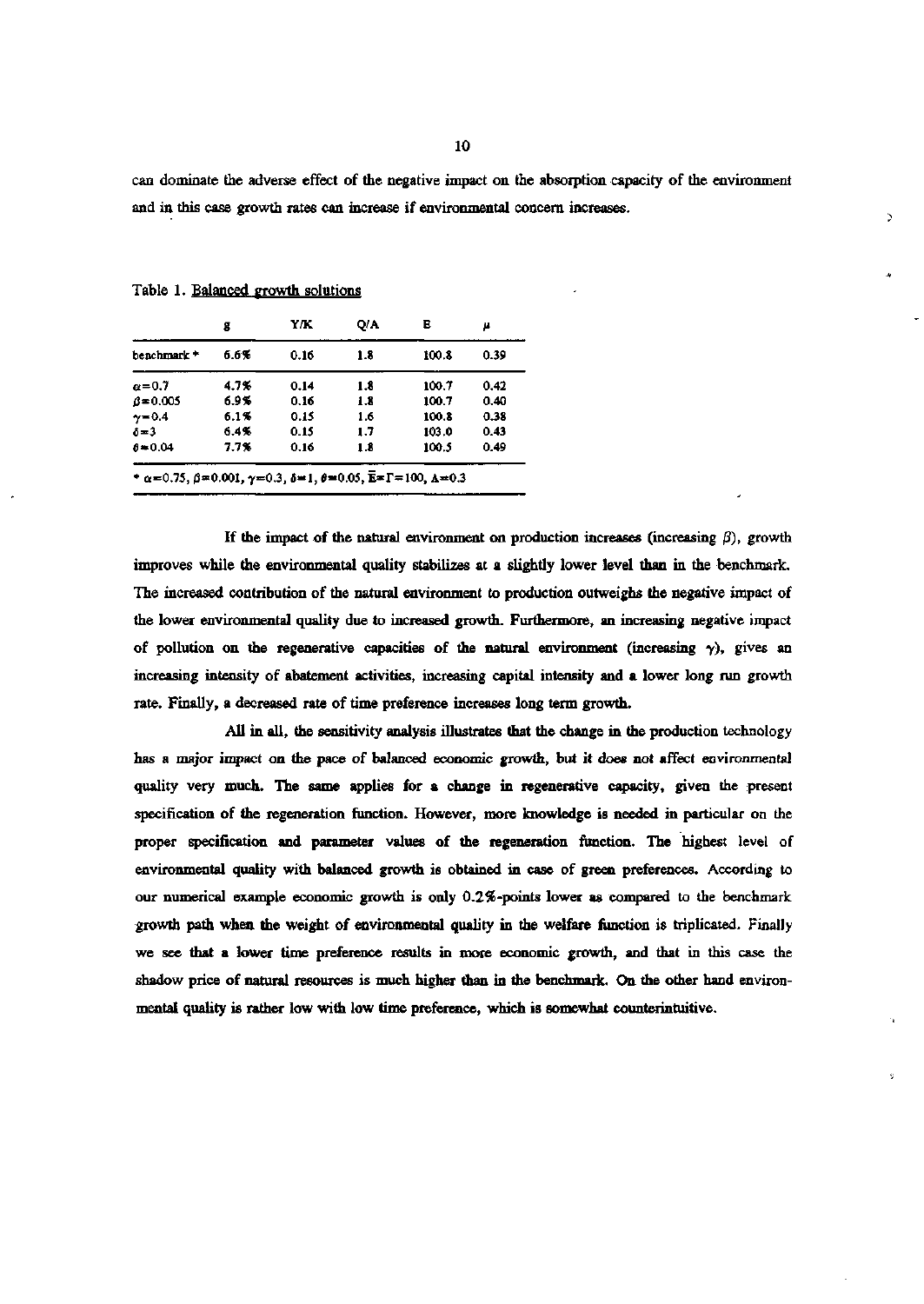## **5. Conclusions**

This paper investigates the conditions for balanced economie growth and sustainable development in a simple model of endogenous growth, which considers both the extractive and the non-extractive use of environmental capital in production. Moreover the model allows that some of its productive capacity is allotted to abatement activities and it reckons with self-regenerative capacities of the environment. Finally, environmental quality is taken as an argument of the social welfare function.

The conditions for balanced economie growth imply that environmental quality remains constant at the optima! growth path. Hence, sustainable development can be identified with optimal balanced growth. However, the *level* of environmental quality, at which sustainable development is attained, depends upon the specification and the parameter values of the model. More specifically, it depends on the use of environmental capital and environmental services in the production process, on the regenerative capacity, on the preferences for environmental quality in the welfare function, and on the rate of time preference. Therefore, in order to identify the level of the environmental quality which corresponds to sustainable development and the optimal pace of economic growth, empirical knowledge is needed on both the technical relationships between the environment and economie activity, and on (social) preferences. We acknowledge that for an adequate empirical specification of the technical relationships, especially with respect to the self-regenerative capacity of the environment, cooperation with environmentalists is a necessity.

What can be the role of theoretical models of economie growth for the policy analysis of the trade-off between economie growth and environmental quality? The exercises of this paper show that the conditions that the model poses upon balanced growth, are very restrictive. On the other hand, although the specification of the model is kept as simple as possible, the calculation of the balanced growth path becomes rather complicated, even in a numerical example. Moreover, a balanced growth path pictures a hypothetical economie development which will never occur in practice. Therefore, for policy purposes it seems worthwhile to construct dynamic empirical models, which have the long-run properties of the endogenous growth models, but which describe how sustainable development can be reached with the actual situation as a starting point. Yet a good knowledge of the properties of the theoretical endogenous growth models is a prerequisite for building such dynamic macroeconomic model which has a fully fledged environmental sector.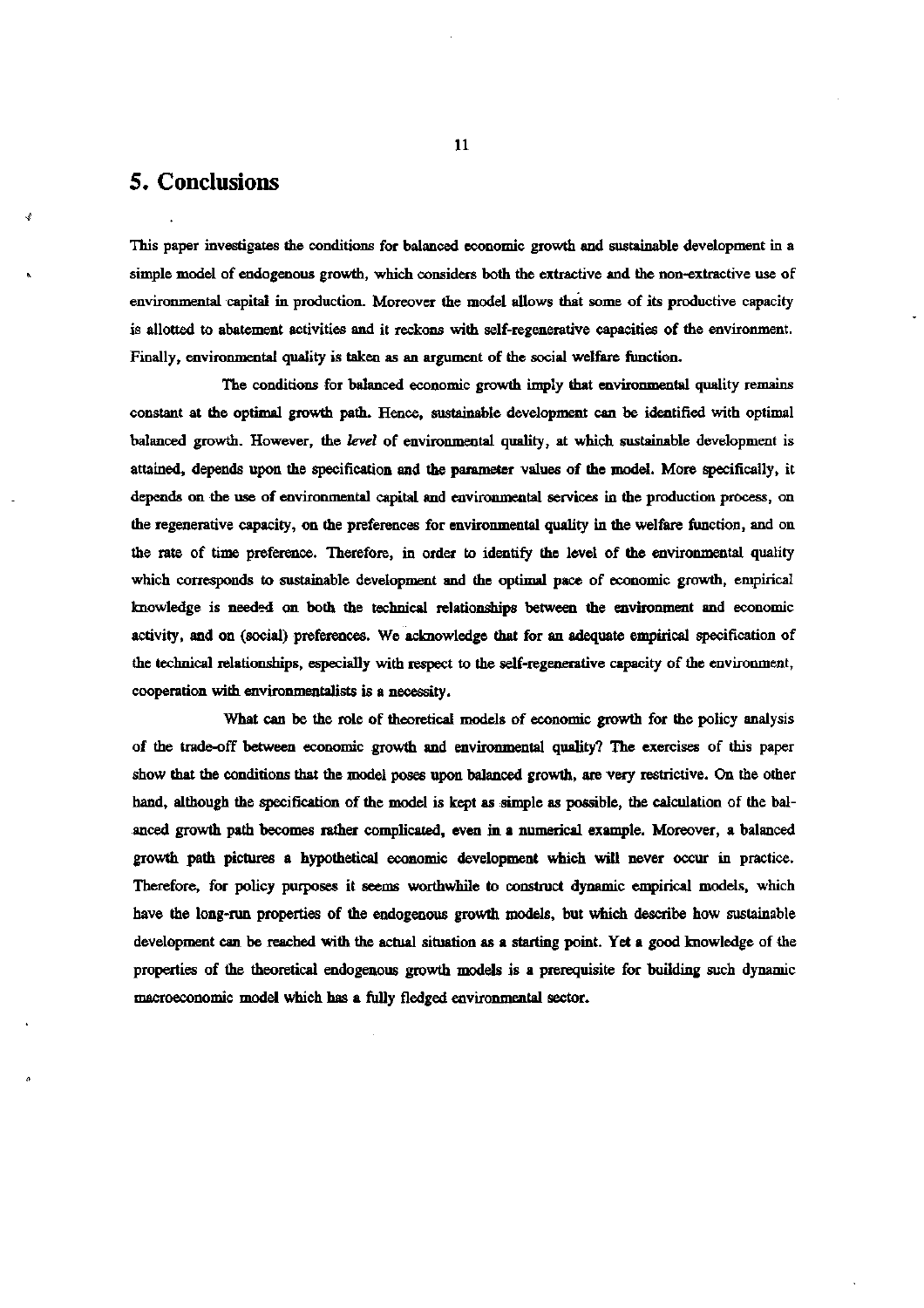#### References

- Bovenberg, A.L. and S. Smulders (1993), Environmental Quality and Pollution Saving Technological Change: a two-sector endogenous growth model, mimeo, Tilburg University.
- Butter, F.A.G. den and H. Verbraggen (1993), Measuring the Trade-Off between Economie Growth and a Clean Environment, *TRACÉ Discussion Paper,* 93-53, Tinbergen Institute, Amsterdam-Rotterdam.
- Forster, B.A. (1973), Optimal Capital Accumulation in a Polluted Environment, *Southern Economie Journal,* 39, pp. 544-547.
- Gradus, R. and S. Smulders (1993), The Trade-off between Environmental Care and Long-Term Growth: pollution in three prototype growth models, forthcoming in *Journal of Economics.*
- Graver, G. (1976), Optimal Investment and Pollution Control in a Neoclassical Growth Context, *Journal of Environmental Economics and Management, 5,* pp. 165-177.
- Hartwick, J. (1990), Natural Resources, National Accounting and Economie Depreciation, *Journal of Public Economics,* 43, pp. 291-304.
- Hofkes, M.W. (1993), Sustainability in One and Two Sector Endogenous Growth Models: a note, mimeo, Free University Amsterdam.
- Keeler, E., M. Spence and R. Zeckhauser (1971), The Optimal Control of Pollution, *Journal of Economie Theory,* 4, pp. 19-34.
- Lucas, R.E. (1988), On the Mechanisms of Economic Development, *Journal of Monetary Economics*, 22, pp. 3-42.
- Maler, K.G. (1991), National Accounts and Environmental Resources, *Environmental and Resource Economics,* 1, pp. 1-15.
- Mulligan, C.B. and X. Sala-i-Martin (1992), Transitional Dynamics in Two-Sector Models of Endogenous Growth, NBER Working Paper, 3986.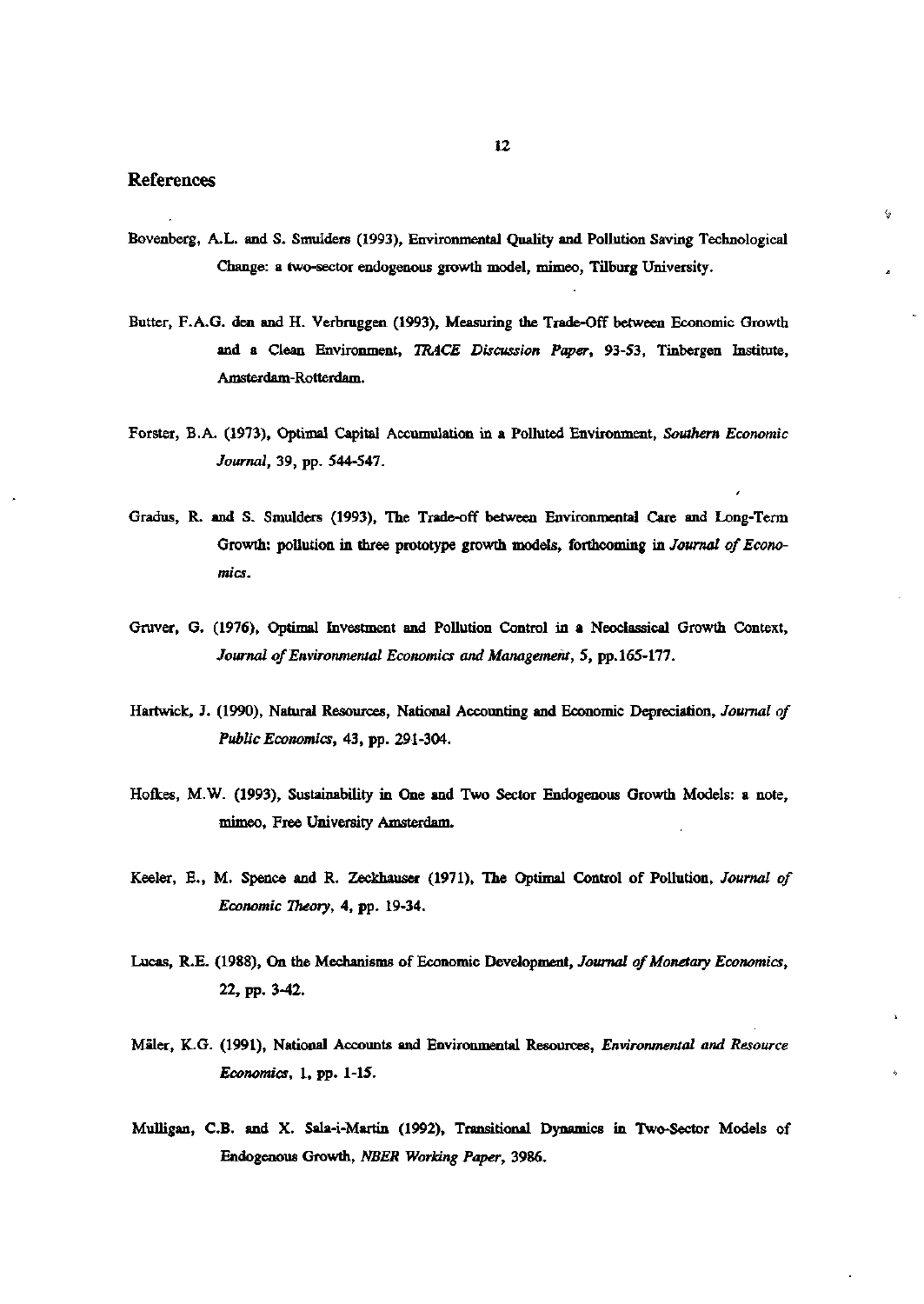- Ploeg, F. v.d. and C. Withagen (1991), Pollution Control and the Ramsey Problem, *Environmental and Recource Economics,* 1, pp. 215-236.
- Rebelo, S. (1991), Long-Run Policy Analysis and Long-Run Growth, *Journal of Political Economy*, 99, pp. 500-521.
- Tahvonen, O. and J. Kuuluvainen (1991), Optimal Growth with Renewable Resources and Pollution, *European Economie Review,* 35, pp. 650-661.
- Weitzman, M.L. (1976), On the Welfare Significance of National Product in a Dynamic Economy, *Quarterfy Journal of Economics,* 90, pp. 156-162.
- World Commission on Environment and Development (1987), Our Common Future, Oxford University Press, Oxford.